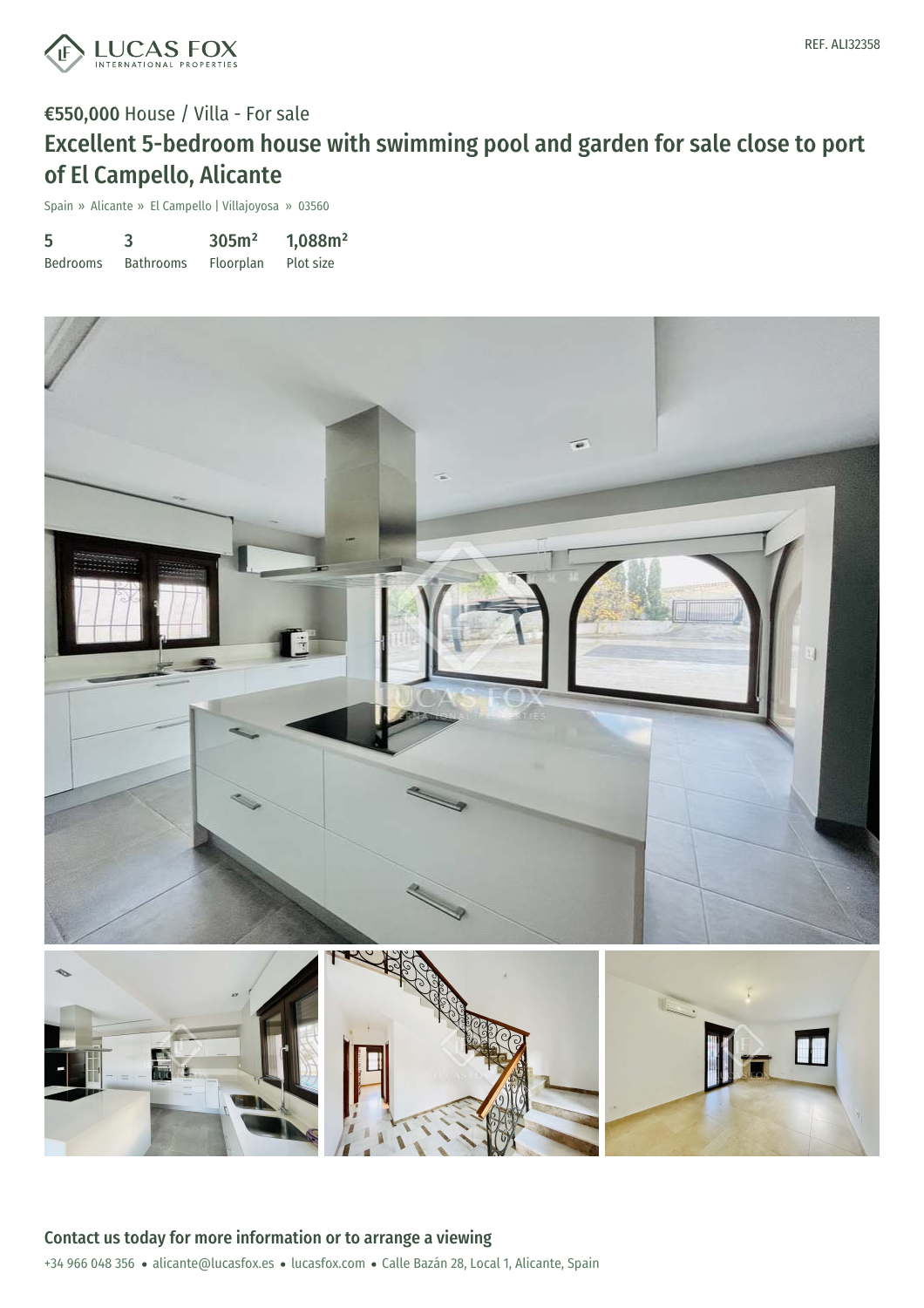

## €550,000 House / Villa - For sale Excellent 5-bedroom house with swimming pool and garden for sale close to port of El Campello, Alicante

Spain » Alicante » El Campello | Villajoyosa » 03560

5 Bedrooms 3 Bathrooms 305m² Floorplan 1,088m² Plot size

OVERVIEW

## Excellent 5-bedroom house with large swimming pool, garage and garden for sale close to port of El Campello, Alicante.

This family home with a beautiful garden, large swimming pool and barbecue area is located in a quiet neighbourhood next to El Campello port. It was renovated recently and is ready to move in.

On the ground floor we have a living room with fireplace, an open kitchen and dining room, one bedroom and a bathroom. On the first floor there are 4 bedrooms and 2 bathrooms, and a terrace with a garden view.

Please call us today to arrange a viewing of this beautiful house.



[lucasfox.com/go/ali32358](https://www.lucasfox.com/go/ali32358)

Garden, Swimming pool, Private garage, Natural light, Parking, Air conditioning, Built-in wardrobes, Equipped Kitchen, Near international schools